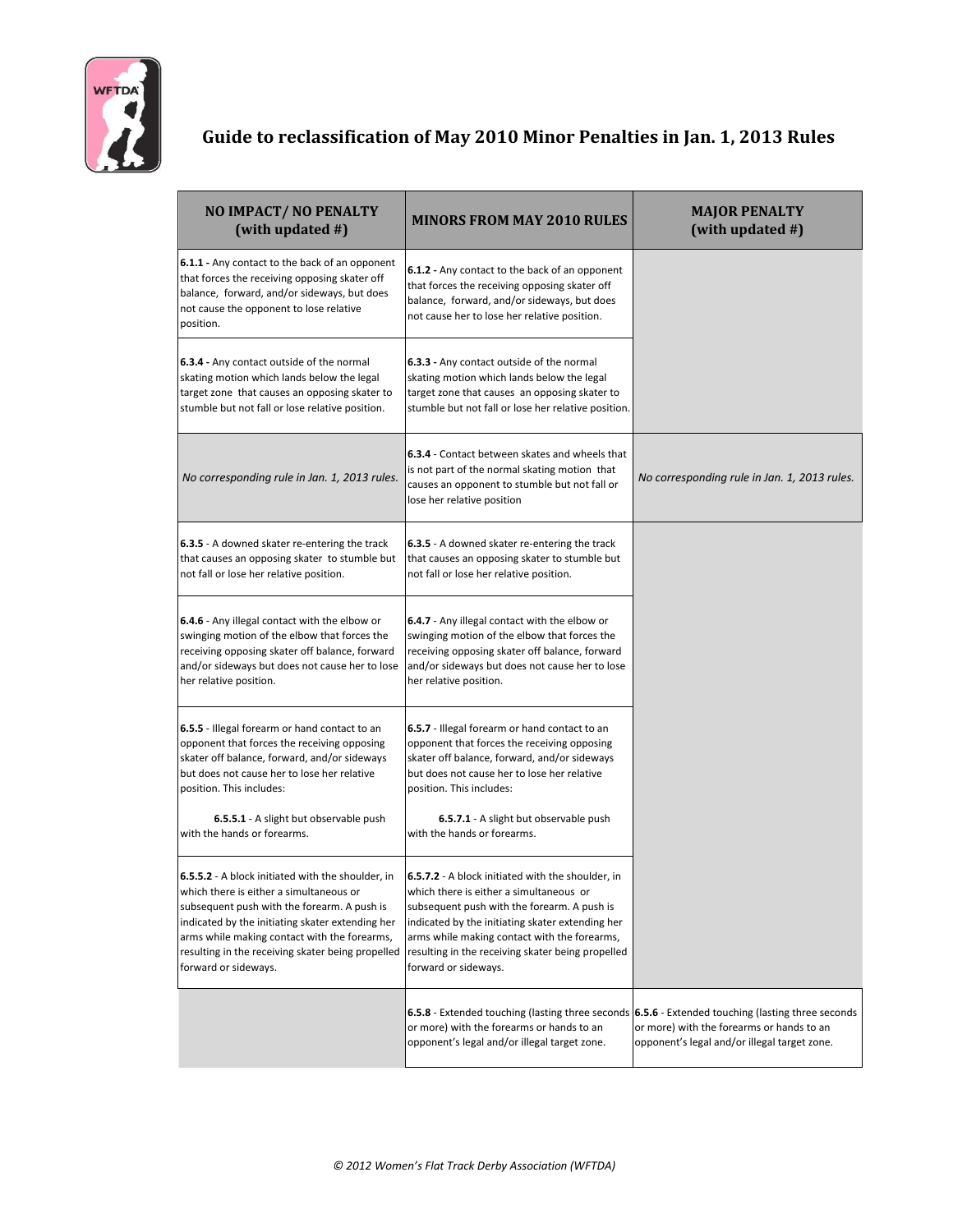

| NO IMPACT/NO PENALTY<br>(with updated #)                                                                                                                                                                               | <b>MINORS FROM MAY 2010 RULES</b>                                                                                                                                                                                                               | <b>MAJOR PENALTY</b><br>(with updated #)                                                                                                                                                                                                       |
|------------------------------------------------------------------------------------------------------------------------------------------------------------------------------------------------------------------------|-------------------------------------------------------------------------------------------------------------------------------------------------------------------------------------------------------------------------------------------------|------------------------------------------------------------------------------------------------------------------------------------------------------------------------------------------------------------------------------------------------|
| 6.6.1 - Incidental contact by the initiator's head<br>that forces the receiving opposing skater off<br>cause her to lose relative position.                                                                            | 6.6.2 - Incidental contact by the initiator's head<br>that forces the receiving opposing skater off<br>balance, forward and/or sideways, but does not balance, forward and/or sideways, but does not<br>cause her to lose relative position.    |                                                                                                                                                                                                                                                |
|                                                                                                                                                                                                                        | 6.7.8 - Maintaining a multi-player block to<br>impede or block an opponent or prevent<br>receiving a block from an opponent for less<br>than three (3) seconds but NOT causing her to<br>fall or lose her relative position.                    | 6.7.8 - Maintaining a multi-player block to<br>impede or block an opponent, including to<br>prevent another skater receiving a block from<br>an opponent for any amount of time.                                                               |
| 6.8.14 - Any contact from out of bounds that<br>does not cause the receiving opposing skater to<br>fall or lose her relative position.                                                                                 | 6.8.14 - Any contact from out of bounds that<br>does not cause the receiving opposing skater to<br>fall or lose her relative position.                                                                                                          |                                                                                                                                                                                                                                                |
| 6.8.15 - Continuing a block after any part of the<br>initiating Blocker is touching the ground outside<br>the track boundary.                                                                                          | 6.8.15 - Continuing a block after any part of the<br>initiating Blocker is touching the ground outside<br>the track boundary.                                                                                                                   |                                                                                                                                                                                                                                                |
| 6.8.16 - Any contact with an opponent who is<br>touching the track exclusively outside the track<br>boundary that does not affect the opposing<br>skater's ability to re-enter play.                                   | 6.8.16 - Any contact with an opponent who is<br>touching the track exclusively outside the track<br>boundary that does not affect the opposing<br>skater's ability to re-enter play.                                                            |                                                                                                                                                                                                                                                |
| <b>6.8.17</b> - Any contact to opponents initiated by a $\left  6.8.17 \right $ - Any contact to opponents initiated by a<br>bounds that does not force opposing in-play<br>skaters to fall or lose relative position. | downed skater re-entering the track from out of downed skater re-entering the track from out of<br>bounds that does not force opposing in-play<br>skaters to fall or lose relative position.                                                    |                                                                                                                                                                                                                                                |
|                                                                                                                                                                                                                        | <b>6.9.11</b> - A clockwise block that forces the<br>receiving opposing skater off balance, forward,<br>and/or sideways, but does not cause her to lose<br>her relative position.                                                               | 6.9.17 - A clockwise block that includes physical<br>contact which forces the receiving opposing<br>skater off balance, forward, and/or sideways,<br>but does not cause her to lose her relative<br>position.                                  |
|                                                                                                                                                                                                                        | 6.9.12 - A block by a stopped skater that forces<br>the receiving opposing skater off balance,<br>forward, and/or sideways, but does not cause<br>her to lose her relative position.                                                            | 6.9.15 A block by a stopped skater that includes<br>physical contact which forces the receiving<br>opposing skater off balance, forward, backward,<br>and/or sideways, but does not cause the<br>opposing skater to lose relative position.    |
|                                                                                                                                                                                                                        | 6.9.13 - A clockwise skating and/or stepping<br>skater giving an assist that affects the recipient<br>but does not improve the recipient's relative<br>position. The penalty is given to the initiator of<br>the assist.                        | 6.9.16 - A clockwise skating and/or stepping<br>skater giving an assist that affects the recipient,<br>regardless of whether or not it improves the<br>reciepient's relative position. The penalty is<br>given to the initiator of the assist. |
| 6.9.10 - A stopped skater giving an assist that<br>affects the recipient but does not improve the<br>to the initiator of the assist.                                                                                   | 6.9.14 - A stopped skater giving an assist that<br>affects the recipient but does not improve the<br>recipient's relative position. The penalty is given recipient's relative position. The penalty is given<br>to the initiator of the assist. |                                                                                                                                                                                                                                                |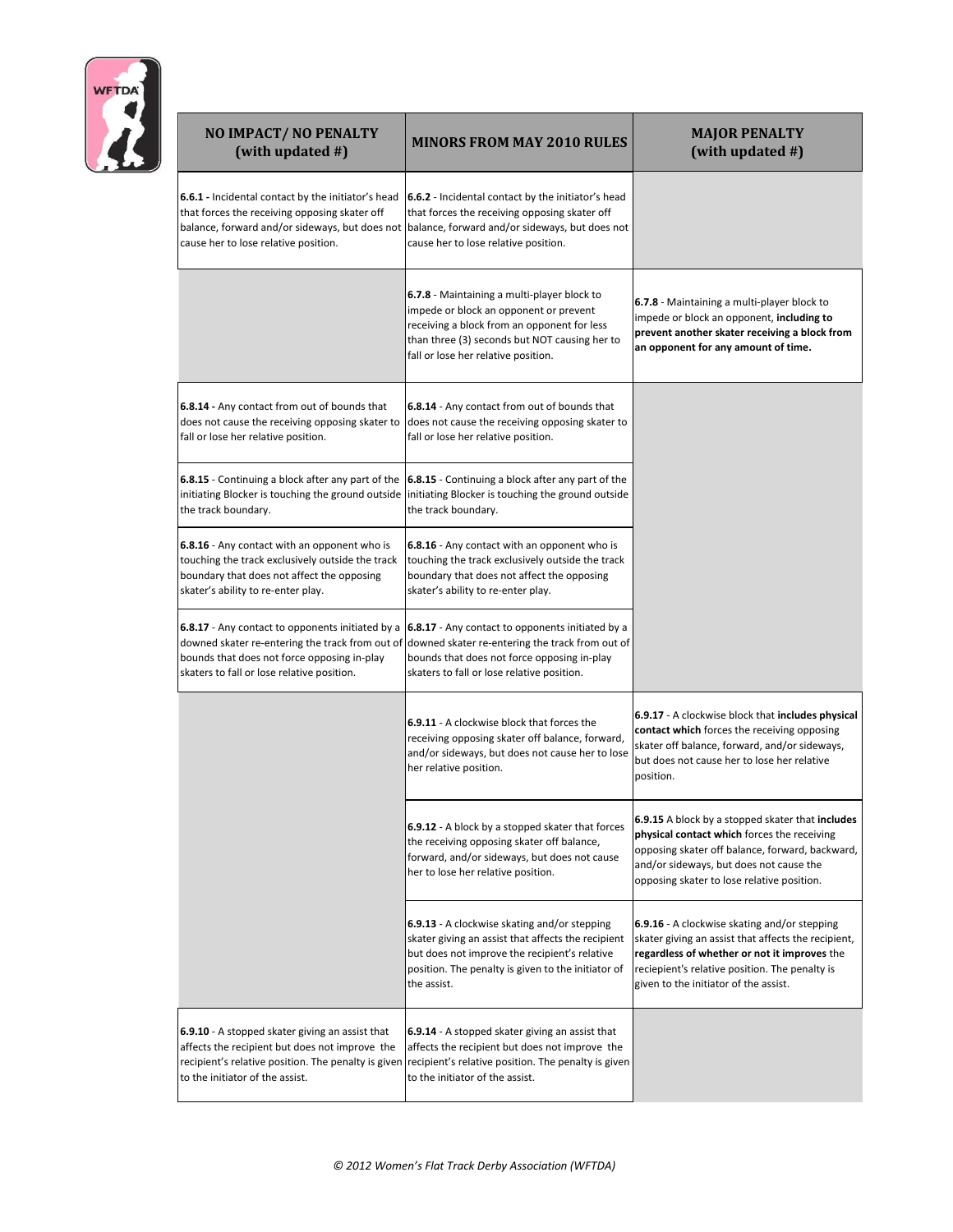| <b>WFTDA</b> |
|--------------|
|              |
|              |
|              |
|              |

| NO IMPACT/NO PENALTY<br>(with updated #)                                                                                                                                                         | <b>MINORS FROM MAY 2010 RULES</b>                                                                                                                                                                                                                                                                                                                                                              | <b>MAJOR PENALTY</b><br>(with updated #)                                                                                                                                                                                                                                                                                                                                            |
|--------------------------------------------------------------------------------------------------------------------------------------------------------------------------------------------------|------------------------------------------------------------------------------------------------------------------------------------------------------------------------------------------------------------------------------------------------------------------------------------------------------------------------------------------------------------------------------------------------|-------------------------------------------------------------------------------------------------------------------------------------------------------------------------------------------------------------------------------------------------------------------------------------------------------------------------------------------------------------------------------------|
|                                                                                                                                                                                                  | 6.10.11 - A skater who, after being warned,<br>does not immediately attempt to re-enter the<br>Engagement Zone. A minor penalty must be<br>applied to each offending Blocker who does not<br>attempt to return to the Engagement Zone.                                                                                                                                                         | 6.10.12 - A skater who, after being warned, does<br>not immediately attempt to re-enter the<br>Engagement Zone. A major penalty must be<br>applied to each offending Blocker who does not<br>attempt to return to the Engagement Zone.                                                                                                                                              |
|                                                                                                                                                                                                  | 6.10.12 - No pack: After a warning, a failure to<br>immediately attempt to reform a pack will<br>result in a minor penalty. This penalty includes<br>failure to reform a pack by returning to in<br>bounds from out of bounds. One penalty will be<br>applied to a single skater per team, if<br>applicable, who seems most responsible or the<br>Pivot (see Section 7.1.2 and Section 7.2.4). | 6.10.13 - No pack: After a warning, a failure to<br>immediately attempt to reform a pack will<br>result in a <b>major</b> penalty. This penalty includes<br>failure to reform a pack by returning to in<br>bounds from out of bounds. One penalty will be<br>applied to a single skater per team, if<br>applicable, who seems most responsible or the<br>Pivot (see Section 7.1.4). |
| 6.10.10 - Any illegal blocking while out of play<br>that forces the receiving opposing skater off<br>balance, forward, and/or sideways, but does<br>not cause her to lose her relative position. | 6.10.13 - Any illegal blocking while out of play<br>that forces the receiving opposing skater off<br>balance, forward, and/or sideways, but does<br>not cause her to lose her relative position.                                                                                                                                                                                               |                                                                                                                                                                                                                                                                                                                                                                                     |
|                                                                                                                                                                                                  | 6.10.14 - A Blocker re-entering the pack from<br>behind, having lapped the pack. A penalty must<br>be applied to each offending Blocker (see<br>Section 4.3.3).                                                                                                                                                                                                                                | 6.10.14 - A Blocker re-entering the pack from<br>behind, having lapped the pack. A penalty must<br>be applied to each offending Blocker (see<br>Section 4.3.3.2).                                                                                                                                                                                                                   |
|                                                                                                                                                                                                  | 6.10.15 - A Blocker re-entering the pack from<br>the front, having fallen behind the pack. A<br>penalty must be applied to each offending<br>Blocker (see Section 4.3.3 and Section 8.3 and<br>Section 8.4).                                                                                                                                                                                   | 6.10.15 - A Blocker re-entering the pack from<br>the front, having fallen behind the pack. A<br>penalty must be applied to each offending<br>Blocker (see Section 4.3.3.2).                                                                                                                                                                                                         |
| 6.10.11 - An out of play assist that affects the<br>recipient but does not improve her relative<br>position.                                                                                     | 6.10.16 - An out of play assist that affects the<br>recipient but does not improve her relative<br>position. The penalty is given to the initiator of<br>the assist.                                                                                                                                                                                                                           |                                                                                                                                                                                                                                                                                                                                                                                     |
| No corresponding rule in Jan. 1, 2013 rules.                                                                                                                                                     | 6.11.8 - An in bounds, upright and skating<br>skater who has re-entered the track from out of<br>bounds in front of one in-play skater, which<br>results in her having bettered her position.                                                                                                                                                                                                  | No corresponding rule in Jan. 1, 2013 rules.                                                                                                                                                                                                                                                                                                                                        |
| No corresponding rule in Jan. 1, 2013 rules.                                                                                                                                                     | 6.11.9 - An upright skater straddling the track<br>boundary who passes one in-play skater, and<br>then ceases her out of bounds contact with the<br>floor, which results in her having bettered her<br>position.                                                                                                                                                                               | No corresponding rule in Jan. 1, 2013 rules.                                                                                                                                                                                                                                                                                                                                        |
| No corresponding rule in Jan. 1, 2013 rules.                                                                                                                                                     | 6.11.10 - An in bounds, upright and skating<br>Jammer who has re-entered the track from out<br>of bounds in front of the opposing Jammer<br>outside of the Engagement Zone, which results<br>in her having bettered her position relative to<br>the opposing Jammer.                                                                                                                           | No corresponding rule in Jan. 1, 2013 rules.                                                                                                                                                                                                                                                                                                                                        |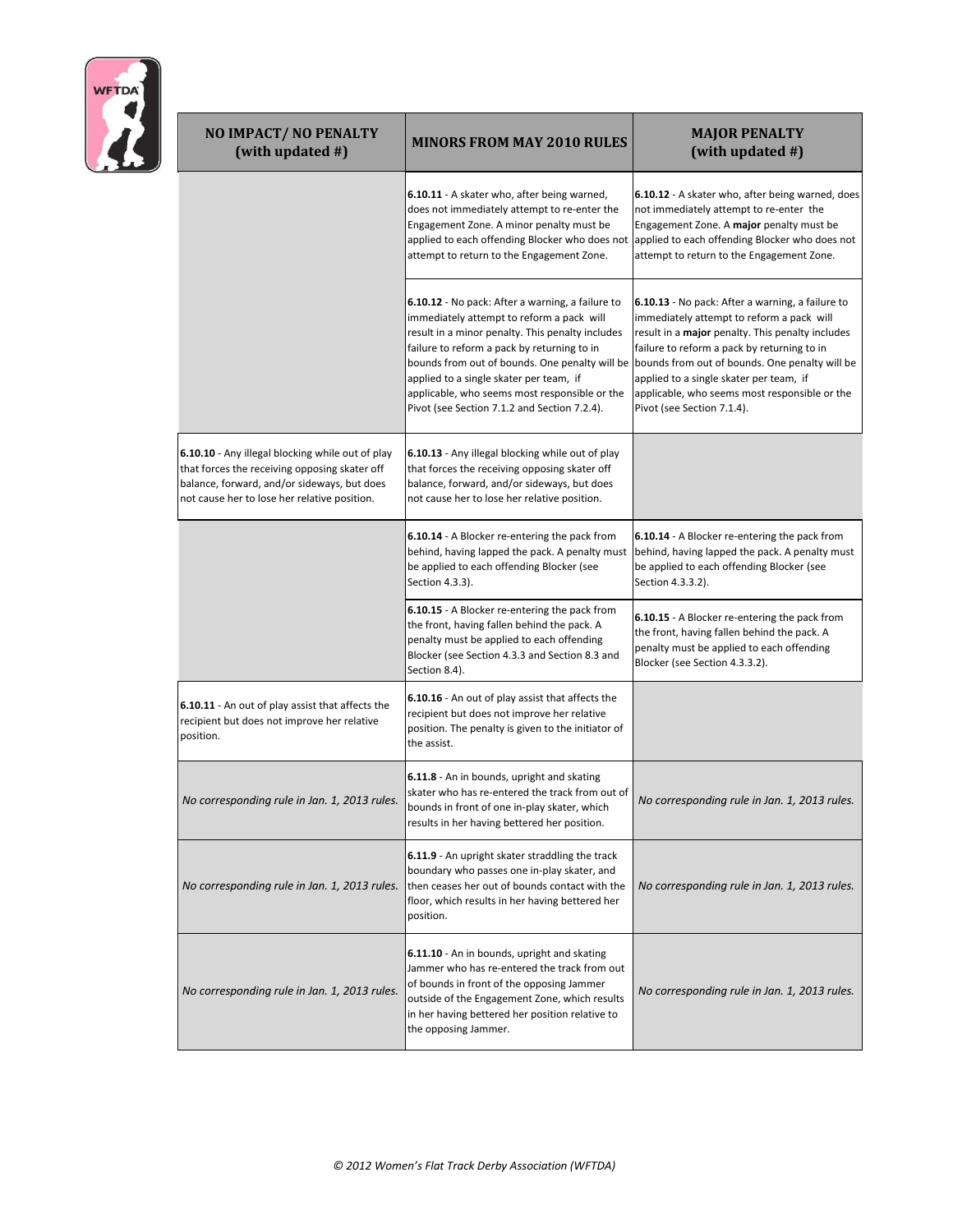

| NO IMPACT/NO PENALTY<br>(with updated #)     | <b>MINORS FROM MAY 2010 RULES</b>                                                                                                                                                                                                                                                                                            | <b>MAJOR PENALTY</b><br>(with updated #)                          |
|----------------------------------------------|------------------------------------------------------------------------------------------------------------------------------------------------------------------------------------------------------------------------------------------------------------------------------------------------------------------------------|-------------------------------------------------------------------|
| No corresponding rule in Jan. 1, 2013 rules. | 6.11.11 - An upright Jammer straddling the<br>track boundary who passes the opposing<br>Jammer, and then ceases her out of bounds<br>contact with the floor outside of the<br>Engagement Zone, which results in her having<br>bettered her position relative to the opposing<br>Jammer.                                      | No corresponding rule in Jan. 1, 2013 rules.                      |
| No corresponding rule in Jan. 1, 2013 rules. | 6.11.12 - An in bounds, upright and skating<br>skater who has re-entered the track from out of<br>bounds in front of one in-bounds skater during<br>a No Pack scenario, which results in her having<br>bettered her position relative to that in bounds<br>skater.                                                           | No corresponding rule in Jan. 1, 2013 rules.                      |
| No corresponding rule in Jan. 1, 2013 rules. | 6.11.13 - An upright skater straddling the track<br>boundary who passes one in-bounds skater,<br>and then ceases her out of bounds contact with<br>the floor during a No Pack scenario, which<br>results in her having bettered her position<br>relative to that in bounds skater.                                           | No corresponding rule in Jan. 1, 2013 rules.                      |
|                                              | 6.12.5 - Skating out of bounds in an attempt to<br>avoid a block.                                                                                                                                                                                                                                                            | 6.12.5 - Skating out of bounds in an attempt to<br>avoid a block. |
|                                              | 6.12.6 - Skating out of bounds to maintain or<br>increase speed.                                                                                                                                                                                                                                                             | 6.12.6 - Skating out of bounds to maintain or<br>increase speed.  |
| No corresponding rule in Jan. 1, 2013 rules. | 6.13.5 - False start-A Jammer or Blocker who<br>false starts must yield advantage. If a false-<br>starting Blocker or Jammer yields her advantage<br>but the opposing Jammer or Blocker does not<br>take advantage of her attempt to yield position,<br>neither Jammer nor Blocker will be awarded an<br>additional penalty. | No corresponding rule in Jan. 1, 2013 rules.                      |
| No corresponding rule in Jan. 1, 2013 rules. | 6.13.5.1 - A Jammer false starts for being out of<br>position at the Jammer starting whistle when<br>she is touching beyond the Jammer line.                                                                                                                                                                                 | No corresponaing ruie in Jan. 1, 2013 ruies.                      |
| No corresponding rule in Jan. 1, 2013 rules. | 6.13.5.2 - A Non-Pivot Blocker false starts for<br>being out of position at the pack starting<br>whistle when she:<br>6.13.5.2.1 - is touching on or beyond<br>the Pivot line.<br>6.13.5.2.2 - is touching behind the<br>Jammer line.<br>6.13.5.2.3 - lines up in front of a Pivot<br>Blocker who is on the Pivot line.      | No corresponding rule in Jan. 1, 2013 rules.                      |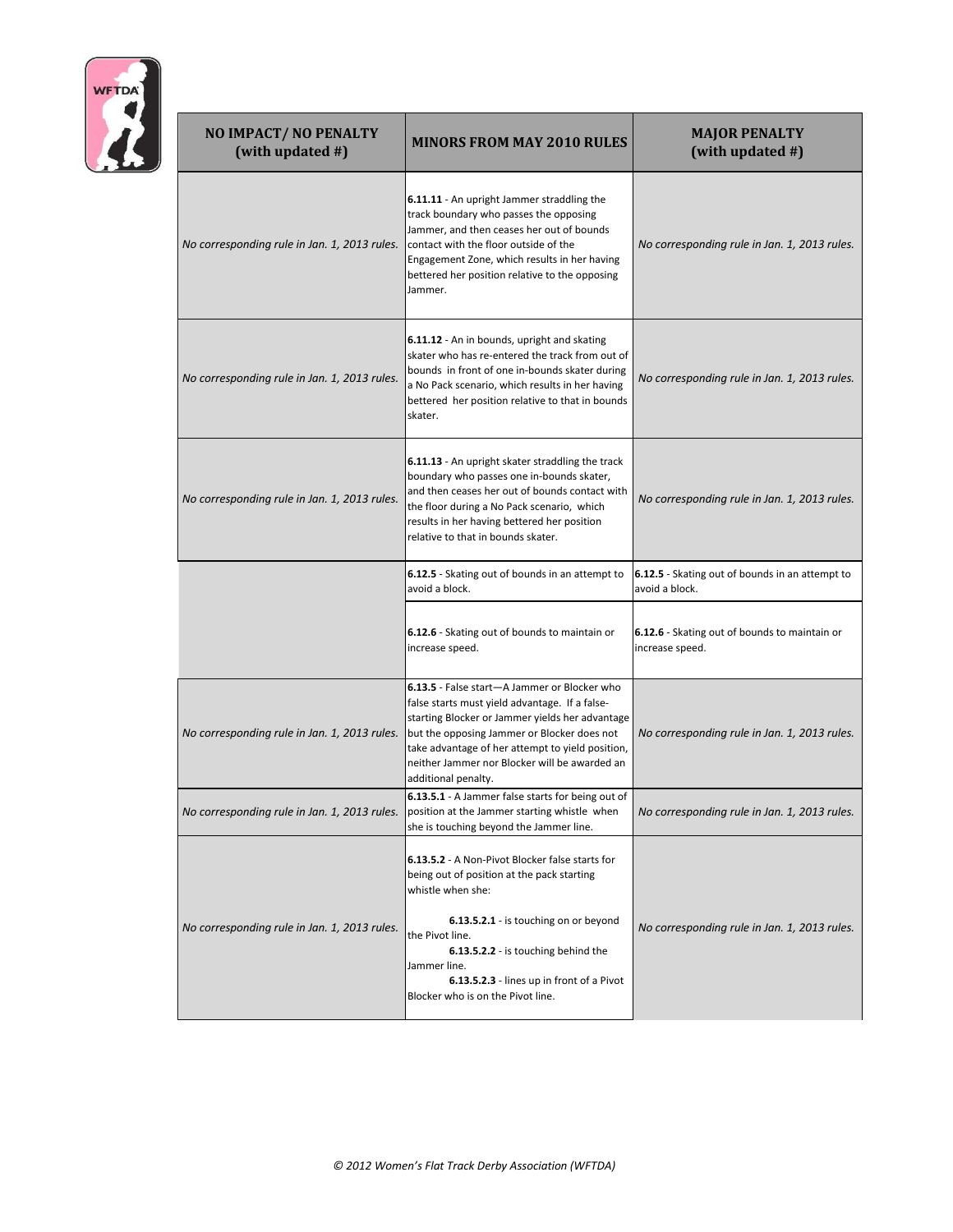

| <b>NO IMPACT/ NO PENALTY</b><br>(with updated #)                                                                                                                                                                                                                                                                                                                                                                                                                                                                                                                                                                                                                                                                                                                                                      | <b>MINORS FROM MAY 2010 RULES</b>                                                                                                                                                                                                                                                                                                                                                                                                                                                                                                                                                                                                                | <b>MAJOR PENALTY</b><br>(with updated #)                                                                                              |
|-------------------------------------------------------------------------------------------------------------------------------------------------------------------------------------------------------------------------------------------------------------------------------------------------------------------------------------------------------------------------------------------------------------------------------------------------------------------------------------------------------------------------------------------------------------------------------------------------------------------------------------------------------------------------------------------------------------------------------------------------------------------------------------------------------|--------------------------------------------------------------------------------------------------------------------------------------------------------------------------------------------------------------------------------------------------------------------------------------------------------------------------------------------------------------------------------------------------------------------------------------------------------------------------------------------------------------------------------------------------------------------------------------------------------------------------------------------------|---------------------------------------------------------------------------------------------------------------------------------------|
| No corresponding rule in Jan. 1, 2013 rules.                                                                                                                                                                                                                                                                                                                                                                                                                                                                                                                                                                                                                                                                                                                                                          | 6.13.5.3 - A Pivot Blocker false starts for being<br>out of position at the pack starting whistle<br>when she:<br>6.13.5.3.1 - is touching beyond the<br>Pivot line.<br>6.13.5.3.2 - is touching behind the<br>Jammer line.                                                                                                                                                                                                                                                                                                                                                                                                                      | No corresponding rule in Jan. 1, 2013 rules.                                                                                          |
| 6.13.7 - Too many skaters on the track. The<br>extra skater is instructed to return to her bench<br>without stopping the jam.                                                                                                                                                                                                                                                                                                                                                                                                                                                                                                                                                                                                                                                                         | 6.13.6 - Too many skaters on the track. The<br>extra skater is instructed to return to her bench<br>without stopping the jam. The penalty is issued<br>to the skater instructed to return to her bench.                                                                                                                                                                                                                                                                                                                                                                                                                                          |                                                                                                                                       |
| 6.13.8 - More than one designated Pivot for a<br>team on the track after the jam-starting whistle.<br>The skater at fault is the Pivot who was the last<br>Pivot to enter the track in that jam. If the<br>referee is unable to determine the last Pivot to<br>enter the track, the referee handling the illegal<br>procedure must single out the Pivot on the<br>track closest to the referee who calls the<br>penalty. After the whistle, the referee must<br>instruct that skater to return to the bench if<br>that skater is an extra skater on the track (see<br>Section 6.13.7) or remove the helmet cover if<br>that skater is an extra Pivot, but the team<br>otherwise has the correct number of Blockers.<br>Any Pivot starting in the penalty box is the<br>designated Pivot for that jam. | 6.13.7 - More than one designated Pivot for a<br>team on the track after the starting whistle.<br>The penalty is issued to the Pivot who was the<br>last Pivot to enter the track in that jam. If the<br>referee is unable to determine the last Pivot to<br>enter the track, the referee issuing the illegal<br>procedure must penalize the Pivot on the track<br>closest to the referee who calls the penalty.<br>After the whistle, the referee must instruct her<br>to return to her bench if she is an extra skater<br>on the track (see Section 6.13.6). Any Pivot<br>starting in the penalty box is the designated<br>Pivot for that jam. |                                                                                                                                       |
| 6.13.9 - A Jammer attempting to call off a jam<br>when she is not Lead Jammer, and the jam is<br>not called off.                                                                                                                                                                                                                                                                                                                                                                                                                                                                                                                                                                                                                                                                                      | 6.13.8 - A Jammer attempting to call off a jam<br>when she is not Lead Jammer, and the jam is<br>not called off.                                                                                                                                                                                                                                                                                                                                                                                                                                                                                                                                 |                                                                                                                                       |
| 6.13.10 - A skater exiting the penalty box and re-<br>entering the track in front of one pack skater of<br>the same team.                                                                                                                                                                                                                                                                                                                                                                                                                                                                                                                                                                                                                                                                             | 6.13.9 - A skater exiting the penalty box and re-<br>entering the track in front of one pack skater.                                                                                                                                                                                                                                                                                                                                                                                                                                                                                                                                             | 6.13.16 - A skater exiting the penalty box and re-<br>entering the track in front of one opposing pack<br>skater.                     |
| 6.13.11 - A skater, after being waved off of a<br>one pack skater of the same team.                                                                                                                                                                                                                                                                                                                                                                                                                                                                                                                                                                                                                                                                                                                   | 6.13.10 - A skater, after being waived off of a<br>full penalty box, re-entering the track in front of  full penalty box, re-entering the track in front of  full penalty box, re-entering the track in front of<br>one pack skater.                                                                                                                                                                                                                                                                                                                                                                                                             | 6.13.17 - A skater, after being waived off of a<br>one <b>opposing</b> pack skater.                                                   |
| 6.13.12 - A skater, after addressing mid jam<br>equipment malfunction, re-entering the track in<br>front of one pack skater of the same team.                                                                                                                                                                                                                                                                                                                                                                                                                                                                                                                                                                                                                                                         | 6.13.11 - A skater, after addressing mid jam<br>equipment malfunction, re-entering the track in<br>front of one pack skater.                                                                                                                                                                                                                                                                                                                                                                                                                                                                                                                     | 6.13.18 - A skater, after addressing mid jam<br>equipment malfunction, re-entering the track in<br>front of one opposing pack skater. |